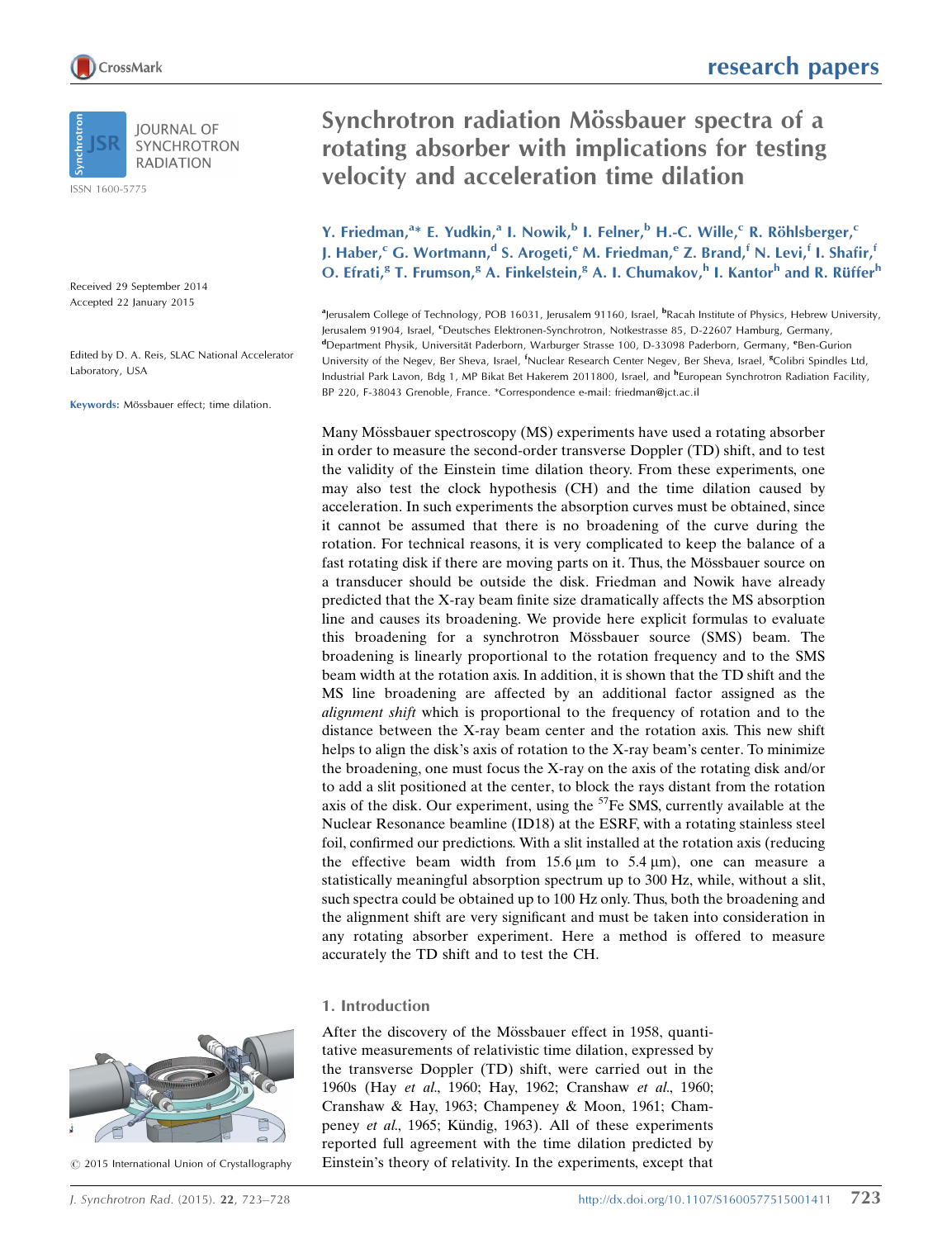of Kündig (1963), the Mössbauer source was placed at the center of a fast rotating disk and an absorber at the rim of the disk. In the analysis of these experiments, it was assumed that the absorption line of the rotating absorber has a Lorentzian shape with the same width as at rest and its shift is caused by the time dilation factor only.

As it was shown in Kündig's experiment, there is a broadening of the absorption curves during the rotation, and the shift of the curve cannot be derived by measuring one point of the spectrum. Kholmetskii et al. (2009) tested time dilation, measured by the transverse Doppler shift, with a Mössbauer source, placed at the center of a fast rotating disk, and the use of two Mössbauer absorbers. They used one absorber to estimate the broadening and to correct the data from the second absorber. They observed a deviation from relativity predictions. Note that since a rotating absorber is significantly accelerated, these experiments could be used to test the clock hypothesis of Einstein by measuring the shift between the absorption spectra of two sides of a rotating Mössbauer absorber.

Usually, absorption spectral lines are obtained by putting a Mössbauer source on a transducer and measuring the transmission at different velocities, which by first Doppler shift is translated to transmission at different frequencies near the resonant one. For technical reasons, it is very complicated to keep the balance of a fast rotating disk, if there are moving parts on it. Thus, we are forced to have the transducer outside the rotating disk and to ensure that the rotations are vibrationless. Friedman & Nowik (2012) claimed that the absorption line of a rotating Mössbauer absorber becomes broader during the rotation for a source outside the rotating disk. This is due to the fact that the beam must have a finite width. Therefore, the velocity of the absorber is not always perpendicular to all individual rays. Hence, these rays undergo a longitudinal Doppler shift in addition to the expected transversal one. This shift is very significant even for very narrow beams.

Based on the generalized principle of relativity and the ensuing symmetry, it was shown by Friedman & Gofman (2010) that there are only two possible types of transformations between uniformly accelerated systems. The validity of the clock hypothesis is crucial for determining which one of the two types of transformations is valid. This hypothesis, as stated by Einstein (1911), claims that the rate of an accelerated clock is equal to that of a co-moving unaccelerated clock. If the clock hypothesis is not true, then a universal maximal acceleration  $a_m$  exists and, as predicted (Friedman, 2011), a Doppler type shift due to acceleration will be observed. This Doppler type shift is similar to the Doppler shift due to the velocity of the source, and has the same formula, but  $v/c$  is replaced by  $a/a_m$ .

We show here that the absorption line broadening depends on the width of the X-ray beam at the center of the disk. Therefore, in order to minimize the broadening, one must focus the X-ray on the axis of the rotating disk and/or add a slit positioned at the center, to block the rays distant from the rotation axis of the disk.

We obtained explicit formulas for this broadening by using the following assumptions. (i) We assume a converging beam with a focal spot localized approximately at the rotation axis of the disk; the beam front has a normalized Lorentzian distribution around position  $b_0$  (distance from the beam to the rotation axis) and half width  $d$ . (ii) The rotating absorber has a single narrow line spectrum with half width  $\gamma_0$  and relative absorption amplitude  $A_0$ . We show that under these assumptions the absorption spectra at rotation angular velocity  $\omega_r$  will be approximately Lorentzian with a new shift, the alignment shift  $\omega_r b_0$ , in addition to the known TD shift, with half width  $\gamma_r = \gamma_v + \omega_r d$  and relative absorption amplitude  $A_r = A_0 \gamma_v / \gamma_r$ , where  $\gamma_v = c\gamma_0/\omega_0$  and  $\omega_0$  is the resonant frequency of the Mössbauer absorber. We can use the alignment shift for alignment of the rotating system, namely to move the rotating system to the position  $b_0 = 0$ .

These predictions were tested recently at beamline ID18 of the European Synchrotron Radiation Facility (ESRF) by using a specially designed rotor system and the recently invented synchrotron Mössbauer source (SMS) (Potapkin et al., 2012). KB optics (Kirkpatrick & Baez, 1948) were used to focus the X-rays to the center of the rotating disk, and a slit at the center was installed to narrow further the X-ray beam. The SMS is a number of optical elements with the key element being an anti-ferromagnetic and almost ideal single crystal of iron borate  ${}^{57}$ FeBO<sub>3</sub>, which is used in pure nuclear reflection (111), i.e. the reflection which is forbidden for electronic scattering but allowed for nuclear scattering. The crystal is maintained in an external magnetic field and is heated a bit below the Neel temperature, where the magnetic hyperfine structure collapses to a single-line spectrum.

## 2. The Mössbauer spectra of a rotating absorber

Consider a thin single-resonant Mössbauer absorber with resonant frequency  $\omega_0$ . The transmission spectrum of such an absorber is given by

$$
T(\omega, \omega_0) = 1 - \frac{A\gamma^2}{(\omega - \omega_0)^2 + \gamma^2},
$$
 (1)

where  $\omega$  is the incoming frequency,  $\gamma$  is the half width at half absorption intensity, and A measures the relative absorption amplitude of the absorption curve. This can be expressed by use of a Lorentzian defined as  $L_{\gamma}(\omega) = \gamma/[\pi(\omega^2 + \gamma^2)]$  and then  $T(\omega, \omega_0) = 1 - \pi A \gamma L_{\gamma}(\omega - \omega_0)$ .

The SMS source beam front has a Lorentzian square shape which for mathematical simplicity will be approximated by a Lorentzian shape (this approximation will not interfere with the derived conclusions, as will be discussed later) and our absorber is also Lorentzian. Thus, the absorption is a convolution of the two Lorentzians. It is known that the convolution of two Lorentzians is a Lorentzian and  $L_{\gamma_1} L_{\gamma_2} = L_{\gamma_1 + \gamma_2}$ . Thus, by changing the absorption line width, we can assume that our SMS source is of single frequency  $\omega_s$  given by  $\omega_s$  =  $\omega_0(1 + v_s/c)$ , where  $v_s$  is the velocity of the source.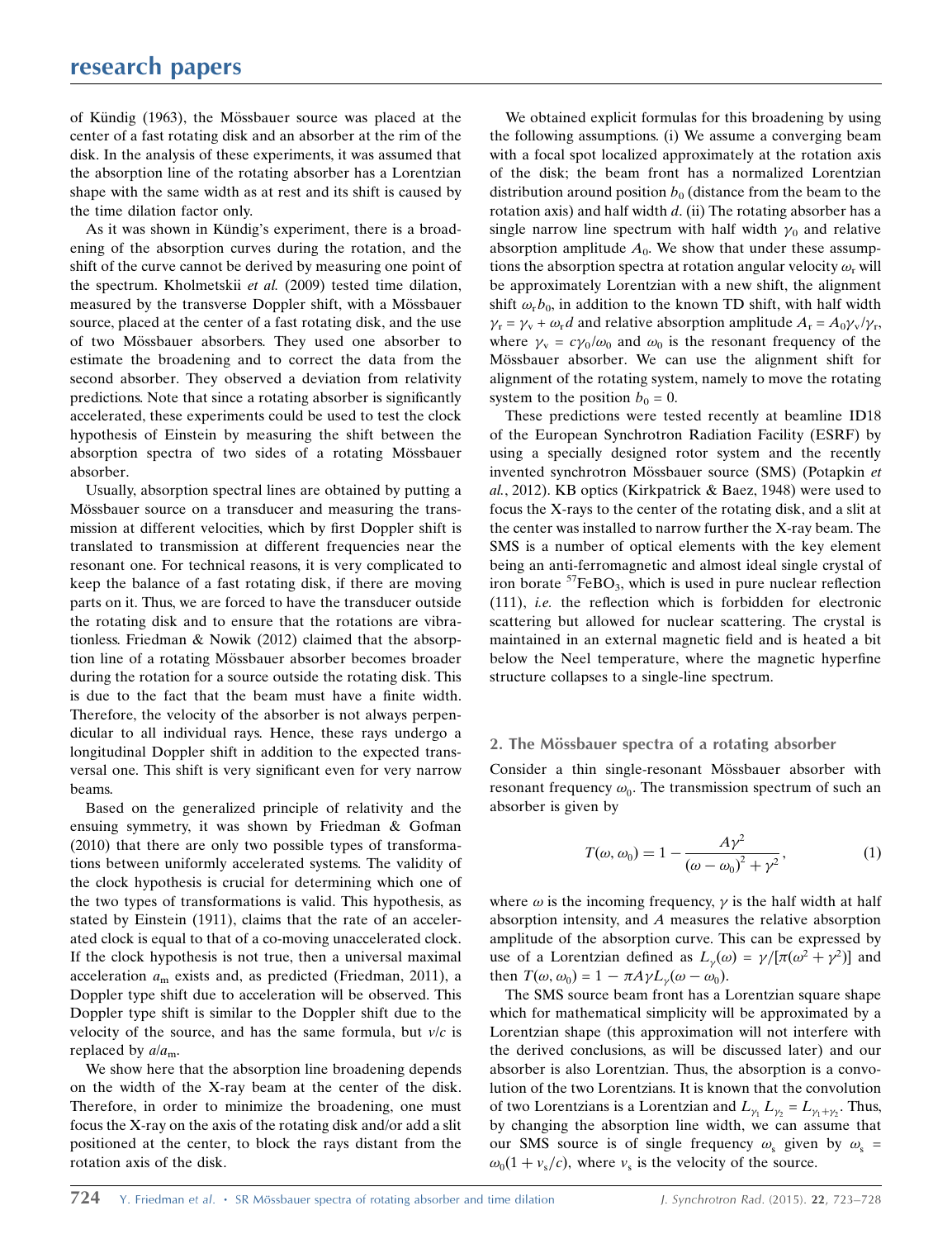

Velocity decomposition of a rotating absorber.

The Mössbauer absorber is placed at the rim of a fast rotating disk of radius r which is rotating with frequency  $\omega_r$ .  $O$  in Fig. 1 is the rotation axis of the disk, which may differ slightly from the center of the disk. A SMS beam in the xdirection focused to  $O$  hits this rotating absorber. For any given single ray in the beam, we denote by  $B$  the point on the ray which is closest to O, and define  $\mathbf{b} = \overline{OB}$ . Thus, b is the distance from the rotation axis to the ray. The velocity of any point of the absorber is  $\mathbf{v} = \boldsymbol{\omega}_r \times \mathbf{r}$ , where **r** is the vector from the axis of rotation to the rotating point. This velocity is perpendicular to r. We decompose this velocity into the parallel part  $\mathbf{v}_{\parallel}$  and transverse part  $\mathbf{v}_{\perp}$  with respect to the incoming ray (see Fig. 1). From the similarity of triangles  $\triangle OBC$  and  $\triangle CED$ , the parallel velocity with respect to the ray at the absorber at point A or C is given by  $\mathbf{v}_{\parallel} = \boldsymbol{\omega}_{r} \times \mathbf{b}$ ,  $v_{\parallel} =$  $v b/r = \omega_r b$  and is the same for any point resting on the disk, positioned along the ray. The transverse velocity is  $v_{\perp}$  = positioned along the ray. In<br> $v\sqrt{r^2 - b^2}/r = \omega_r r \sqrt{1 - b^2/r^2}$ .

Due to the Longitudinal and TD shifts, the resonant frequency of the rotating absorber is  $\omega_a$  $\omega_0(1 + v_{\parallel}/c - v_{\perp}^2/2c^2)$ . Denote by  $s_T$  the TD shift. Since  $b \ll r$ , we may assume that, in units of velocity,

$$
s_{\rm T} = \omega_{\rm r}^2 r^2 / 2c. \tag{2}
$$

From the decomposition of the velocity, we see that for any given ray  $\omega_a(b) = (\omega_0/c)(c + \omega_r b - s_T)$  and depends only on b. This implies that  $\omega_s - \omega_a = (\omega_0/c)(v_s + s_T - \omega_r b)$ . By introducing  $\gamma_v = c\gamma/\omega_0$ , the half width in units of velocity, and

$$
\tilde{\nu}(b) = \nu_{\rm s} + s_{\rm T} - \omega_{\rm r} b,\tag{3}
$$

we can rewrite the transmission spectrum (1) for the given ray as

$$
T[\omega_{\rm s},\omega_{\rm a}(b)]=1-\frac{A\gamma_{\rm v}^2}{\tilde{\nu}(b)^2+\gamma_{\rm v}^2}=1-\pi A\gamma_{\rm v}L_{\gamma_{\rm v}}[\tilde{\nu}(b)].
$$

We assume that the intensity distribution  $I_d(b - b_0)$  of the profile of the focal spot is symmetric around  $b_0$ , the distance from the center of the beam to the rotation axis of the disk, with half width  $d$ . Then, the transmission spectrum of a sample rotating with frequency  $\omega_r$  is

$$
T_{\omega_{\rm r}}(\nu_{\rm s}) = \int I_{\rm d}(b - b_0) T[\omega_{\rm s}, \omega_{\rm a}(b)] \, {\rm d}b
$$
  
= 1 - \pi A \gamma\_{\rm v} \int L\_{\gamma\_{\rm v}}[\tilde{\nu}(b)] I\_{\rm d}(b - b\_0) \, {\rm d}b.

Denote  $\tilde{b} = \omega_r(b - b_0)$ , which implies  $\tilde{v}(b) = \tilde{v}(b_0) - \tilde{b}$ . With these substitutions

$$
T_{\omega_{\rm r}}(\nu_{\rm s}) = 1 - \pi A \gamma_{\rm v} \int L_{\gamma_{\rm v}} [\tilde{\mathbf{\nu}}(b_0) - \tilde{b}] I_{\omega_{\rm r} d}(\tilde{b}) d\tilde{b}
$$
  
= 1 - \pi A \gamma\_{\rm v} L\_{\gamma\_{\rm v}} I\_{\omega\_{\rm r} d} [\tilde{\mathbf{\nu}}(b\_0)]. \tag{4}

Using (3) implies that  $T_{\omega_r}(v_s)$  is symmetric with respect to

$$
x_{\rm r} = \omega_{\rm r} b_0 - s_{\rm T}.\tag{5}
$$

If we assume now that  $I_d(b - b_0)$  is approximately a normalized Lorentzian, by use of the convolution formula for Lorentzians,

$$
T_{\omega_{\rm r}}(\nu_{\rm s}) = 1 - \pi A \gamma_{\rm v} L_{\omega_{\rm r} d} L_{\gamma_{\rm v}}[\tilde{\nu}(b_0)]
$$
  
= 1 - \pi A \gamma\_{\rm v} L\_{\omega\_{\rm r} d + \gamma\_{\rm v}}[\tilde{\nu}(b\_0)],

which implies that the broadening and intensity parameters are

$$
\gamma_{\rm r} = \omega_{\rm r} d + \gamma_{\rm v}, \qquad A_{\rm r} = A \gamma_{\rm v} / \gamma_{\rm r}.
$$
 (6)

The term

$$
x_{\rm a} = \omega_{\rm r} b_0 \tag{7}
$$

in (5), previously defined as the alignment shift, is a result of a misalignment of the system. If this shift is larger than the size of the measuring velocity  $v_s$  window, the signal is lost. On the other hand, the alignment shift helps to align the system. The deduced shift yields  $b_0$  and directs the way to minimize  $b_0$ .

Since in (5) the total shift is the sum of the alignment shift and TD, the accurate TD value can be obtained only if one measures the spectra for both directions of rotation, namely clockwise and counterclockwise. Then, the alignment shift changes its sign whereas the TD shift is unchanged. By averaging the results obtained in both directions the accurate TD value is obtained.

## 3. Experimental details and results

The theoretical predictions of the effect of rotation on the Mössbauer spectra were tested in the experiments performed at beamline ID18 of the ESRF in Grenoble, France.

The rotor system was designed by a joint team of Ben-Gurion University of the Negev and the Nuclear Research Center-Negev, Beer-Sheva, Israel. The main components of the rotor system are presented in Fig. 2.

A 50 mm-radius disk was designed for rotation frequencies of up to 1 kHz. The disk is made of titanium alloy 6Al-4V and includes 108 slots, distributed extremely uniformly around the circle. The slots have been carefully cut by an electric discharge machining process, A semicircular-shape stainless steel 304 (thickness 50  $\mu$ m) absorber which shows a single-line Mössbauer spectrum was placed on the rim of the disk. The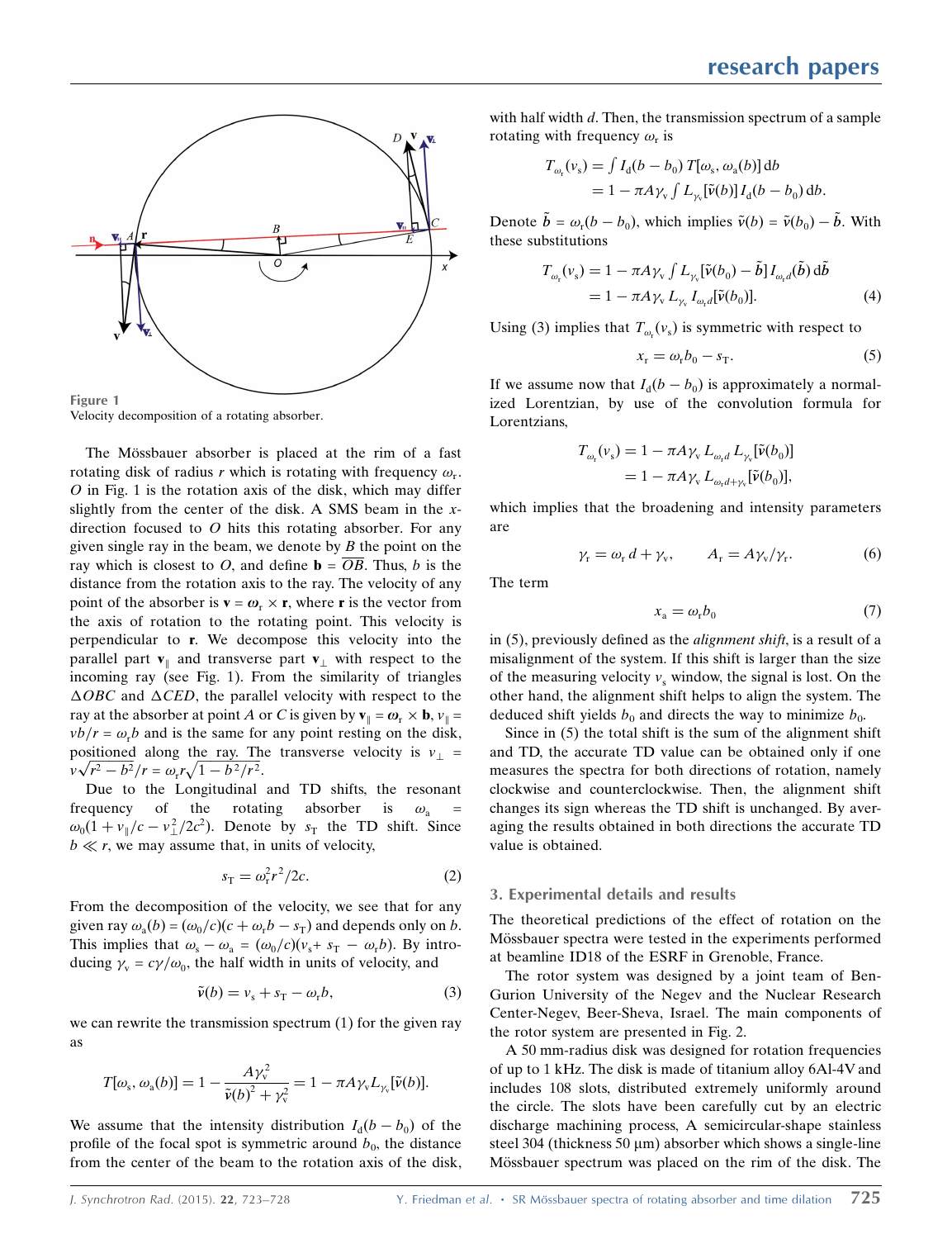## research papers



#### Figure 2

(Top) Sketch of the disk used in the experiment with a semicircular shape single-line stainless steel absorber, placed on the shaded part of the rim of the disk on the right-hand side (see also Fig. 5). (Bottom) Photograph of the rotor at beamline ID18.

other side of the disk rim was covered by a transparent Mylar foil for radial balancing.

An unsealed vacuum chamber was designed which allows 7 mbar internal pressure (see right-hand upper corner of Fig. 2). The disk is driven by a high-speed air-bearing spindle produced by Colibri Spindles Ltd, Israel. The spindle is located outside of the vacuum chamber while the driving shaft crosses the chamber wall through a carefully designed bore, leaving a gap of  $50 \mu m$  between the static (chamber) and dynamic (shaft) parts. Vacuum conditions, essential for highspeed rotation, low friction and acoustic noise, are maintained by an automatically controlled vacuum pump. The final radial balancing, performed by Colibri, was achieved by material removing from dedicated balancing areas at the disk surface, while the disk was assembled on the spindle shaft.

The rotor system was specially designed to preserve constant rotation frequencies, clockwise and counterclockwise, and to provide information on the absorber orientation. Two proximity sensors (by Micro-Epsilon Ltd) were placed orthogonal to one another and measure the radial displacements of the disk. An optical sensor mounted on top of the chamber and facing the disk allows dividing each rotation into two rotating stages that reflect the circular position of the rotating absorber.

The rotating system was incorporated in beamline ID18 of ESRF. The energy position and energy width of the SMS were stable during measurements with the accuracy of their determination. Between each set of measurements we obtained the spectrum of a reference single-line absorber to ensure the stability of the energy position and the energy width for the SMS. The changes were small and corrected, when needed. First, we tested the broadening formulas (6) using the beam of the SMS after passing the KB optics, which was used to focus the beam on the center of the disk. We found that the line broadening fits the predicted formulas, with  $2d = 15.6 \,\text{\mu m}$ . Focusing on the rotation axis was accomplished by use of (7) and observing the alignment shift  $x_a$ . From the observed shift at a given step, we calculated  $b_0$ , the distance from the beam to the rotation axis, and corrected the rotor position to align the beam to the rotation axis at the next step. In order to measure a statistically meaningful absorption spectrum, our rotation frequency was limited to 100 Hz.

To obtain information at higher frequencies, a slit made of Re metal was mounted at the center of the disk. The use of this slit reduced the beam broadening to  $2d = 5.4$  µm and enabled us to obtain statistically significant spectra for rotation frequencies up to 300 Hz. Fig. 3 shows the Mössbauer transmission lines measured by conventional MS and by SMS obtained at rest, and at rotating frequencies of 22 Hz and 200 Hz measured with the slit. One can observe a noticeable  $(-0.9 \text{ mm s}^{-1})$  shift between the center of the spectrum at 200 Hz relative to that at rest. From (2) it follows that the TD shift in this case is  $s_T = 0.007$  mm s<sup>-1</sup>. Hence, the shift is mainly the alignment shift, equation (7), from a misalignment of  $b_0 = 0.7 \,\text{\mu m}.$ 



Mössbauer transmission spectra measured in relative transmission by conventional MS at rest and by SMS at rest and at 22 Hz and 200 Hz.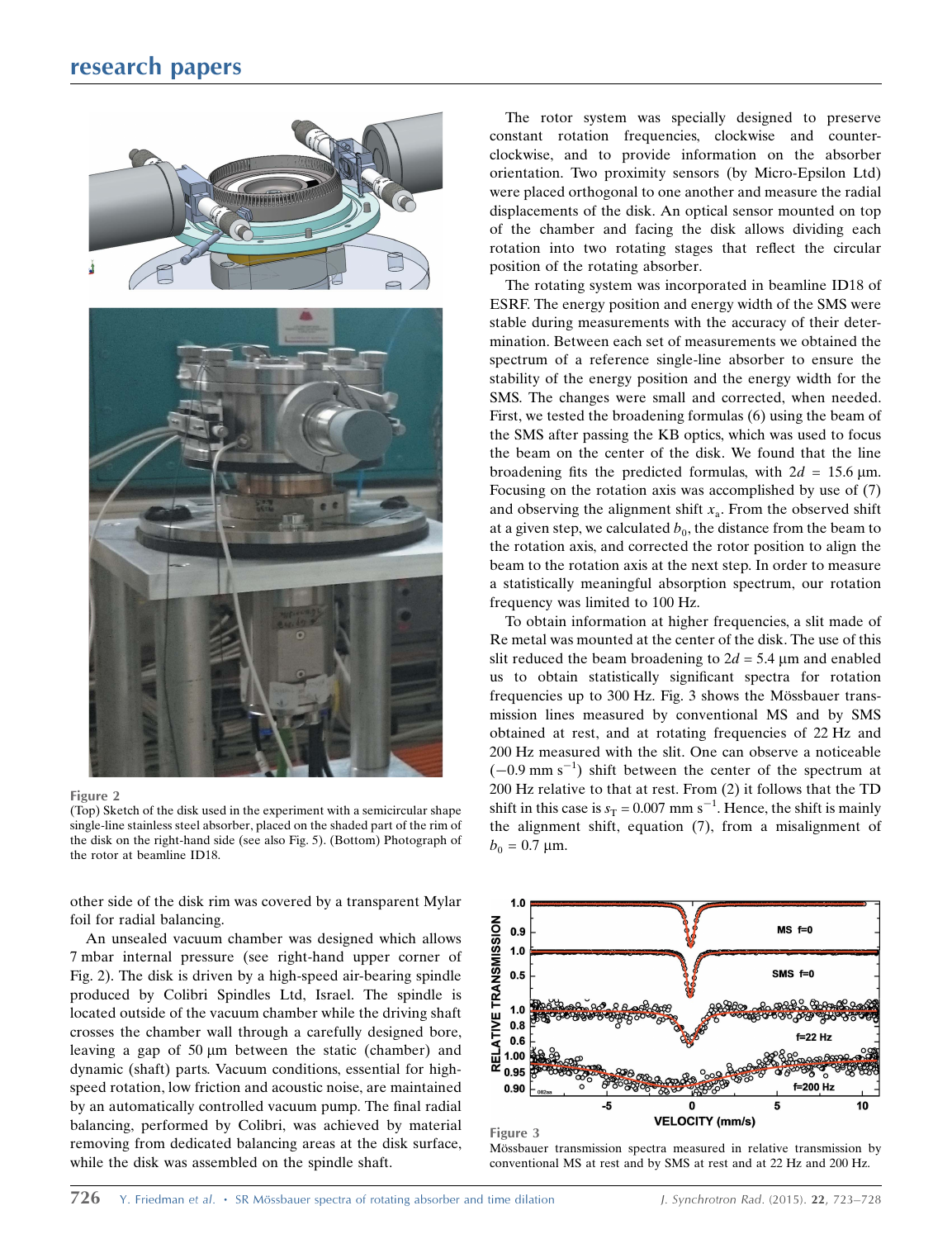

The total width  $2\gamma_r$  and relative absorption amplitude  $A_r$  of a rotating absorber focused with KB optics, with and without a slit.

To verify the broadening of the absorption line formula (6), absorption lines at various frequencies with and without the slit have been measured. Fig. 4 exhibits the experimental width at half amplitude  $2\gamma_r$  and the relative absorption amplitude  $A_r$ as a function of the frequency.

## 4. Method of testing transverse Doppler shift and clock hypothesis with a rotating absorber

In addition to velocity, causing a TD shift, a rotating absorber also experiences a significant acceleration. Thus, the rotating absorber experiments could be used to test Einstein's clock hypothesis (CH). It was shown by Friedman (2011) that if the CH is not true then a Doppler type shift due to acceleration will be observed. Such a shift could be observed by measuring the shift between the absorption spectra of two sides of a rotating Mössbauer absorber.

To do this, a semicircular Mössbauer absorber  $A$  should be placed on the rim of a disk. The detector  $D$  will be diametrically opposed to the SMS source, as shown in Fig. 5. The beam should be focused on the center of the disk by use of KB optics and a slit, positioned at the center of the disk. The disk with the absorber will be rotated with a high-speed vibrationless spindle with several angular velocities  $\omega_r$ . We need to separate the counts when the acceleration of the absorber is



Figure 5

The semicircular absorber is labeled  $(A)$ . The acceleration in  $(a)$  is anti-parallel, and in  $(b)$  is parallel, to the SMS radiation.

opposing the direction of the radiation, as in case  $(a)$  of Fig. 5, from the counts when the acceleration of the absorber is in the direction of the radiation, as in case  $(b)$  of Fig. 5. Two separate absorption curves will be obtained for each case. Such a separation of signals has been performed in our present experiment, but the stability and accuracy (statistics) was not enough to make definite conclusions.

The radiation from the SMS source undergoes three shifts: the known TD shift, the new alignment shift and an expected shift due to the absorber acceleration. The expected third shift is

$$
s_{\rm a} = r\omega_{\rm r}^2/a_{\rm m},\tag{8}
$$

where  $a_m$  is the unknown maximal acceleration. The first two shifts are the same for both cases, as can be seen from Fig. 1, while the third shift changes sign from case  $(a)$  to  $(b)$ . If the CH is valid, no shift between the two absorption curves should be observed. On the other hand, if such a shift beyond the uncertainties of the experimental values is observed, that will serve as direct proof that the acceleration influences the observed rate of the clock and that the CH is not valid. Moreover, this experiment will enable the value of the maximal acceleration to be determined.

It is necessary to perform a set of experiments by gradually increasing the rotational frequency. At each rotation frequency, the shift observed will direct us to calculate  $b_0$  [by (2)] and to align the rotation axis to coincide with the beam center. Then, by applying (6) one should check whether the current slit size is good enough to obtain a statistically meaningful spectrum. If not, narrowing the slit will be needed.

To be able to measure accurately the TD shift, two experiments at a sufficiently large rotation frequency in opposite directions are requested. From (5) it follows that the average shift in both experiments will be equal to the TD shift.

## 5. Discussion and conclusions

In  $\S2$  we have shown that the absorption lines of a rotating single-line absorber are broadened with respect to the rest line, and there is an additional shift due to the alignment of the system. Since the broadening depends only on the longitudinal Doppler shift, which vanishes for rays passing through the

> rotation axis of the disk, focusing the X-ray beam to the rotation axis could significantly reduce this broadening. This can be achieved by using (i) KB optics focused on the center of the disk and (ii) a slit positioned at the center of the disk blocking rays distant from the center. Obviously, a narrow slit will reduce the counts of the experiment, implying longer testing time.

> The transmission spectrum of a sample rotating with frequency  $\omega_r$  is given by formula (4) for arbitrary intensity distribution of the profile of the focal spot. Assuming the distribu